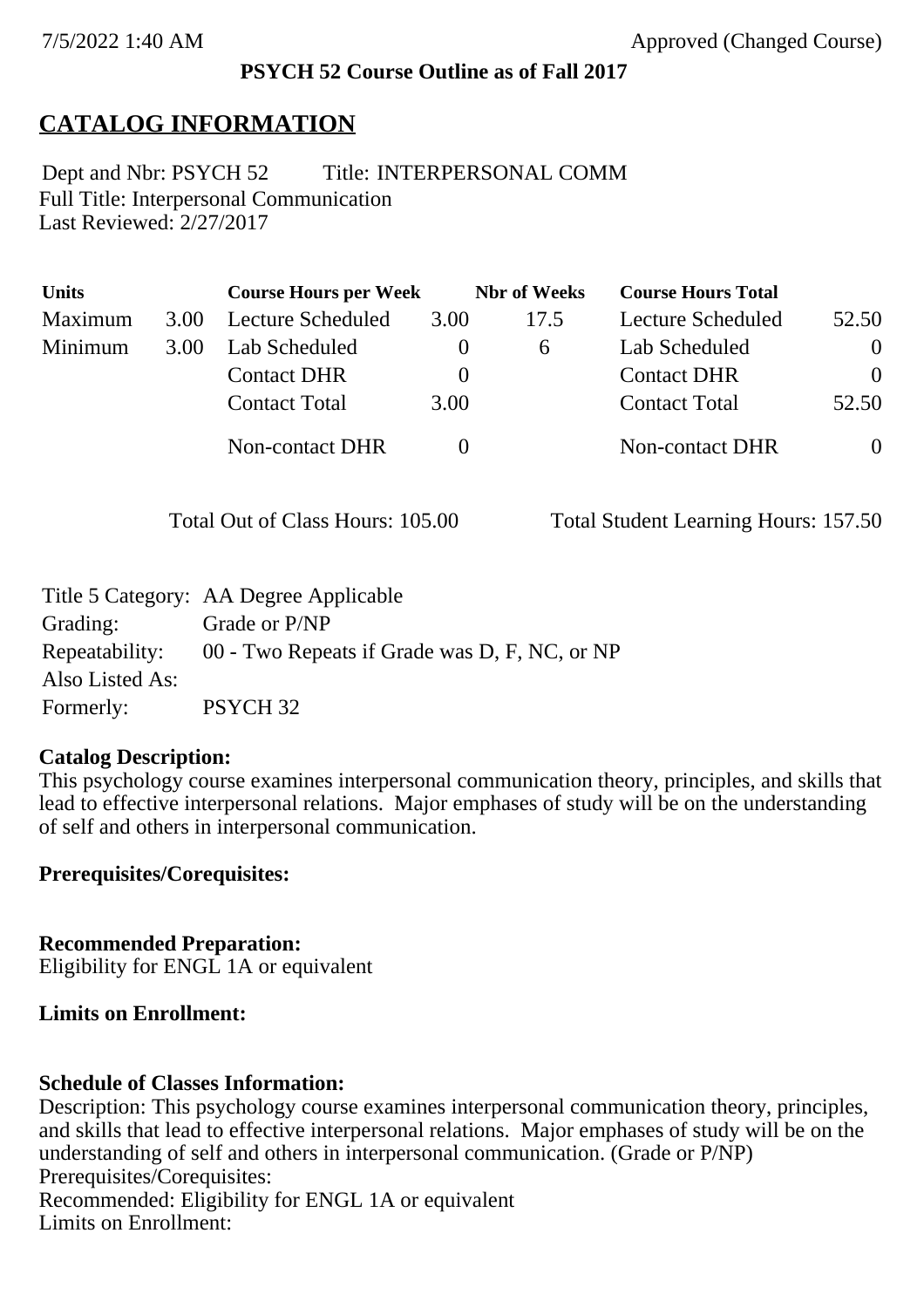# **ARTICULATION, MAJOR, and CERTIFICATION INFORMATION:**

| <b>AS Degree:</b><br><b>CSU GE:</b> | Area<br><b>Transfer Area</b><br>Ε | Lifelong Learning and Self<br>Development |                  | Effective:<br>Effective:<br>Fall 1981 | Inactive:<br>Inactive: |
|-------------------------------------|-----------------------------------|-------------------------------------------|------------------|---------------------------------------|------------------------|
| IGETC:                              | <b>Transfer Area</b>              |                                           |                  | Effective:                            | Inactive:              |
| <b>CSU Transfer: Transferable</b>   |                                   | Effective:                                | <b>Fall 1981</b> | Inactive:                             |                        |
| <b>UC</b> Transfer:                 |                                   | Effective:                                |                  | Inactive:                             |                        |

## **CID:**

## **Certificate/Major Applicable:**

[Both Certificate and Major Applicable](SR_ClassCheck.aspx?CourseKey=PSYCH52)

# **COURSE CONTENT**

## **Student Learning Outcomes:**

Upon completion of the course, students will be able to:

1. Describe theoretical communication systems that address the principles of conveying feelings,

attitudes, facts, beliefs, and ideas between individuals.

- 2. Identify various concepts of "self" and "other" in understanding behavior, communication, and interpersonal relationships.
- 3. Describe the influences of gender, ethnicity, and culture on communication and the development of interpersonal relationships.

## **Objectives:**

Upon completion of this course, students will be able to:

- 1. Describe interpersonal communication.
- 2. Analyze the relationship between perception and communication.
- 3. Describe how the "self-concept" is multidimensional when communicating.
- 4. Explain the ethnic, cultural, and gender elements of communication.
- 5. Explain the correlation between emotions and communication.
- 6. Analyze the importance of verbal and nonverbal skills in communication.
- 7. Recognize patterns of conversation and communication style.
- 8. Identify listening and responding skills for improving communication.
- 9. Compare and contrast conflict management styles and interpersonal conflict.
- 10. Differentiate between relationships of choice and relationships of circumstance.
- 11. Describe how to manage relational expectations.

## **Topics and Scope:**

- I. Introduction to Interpersonal Relations
	- A. Characteristics of Personal Relationships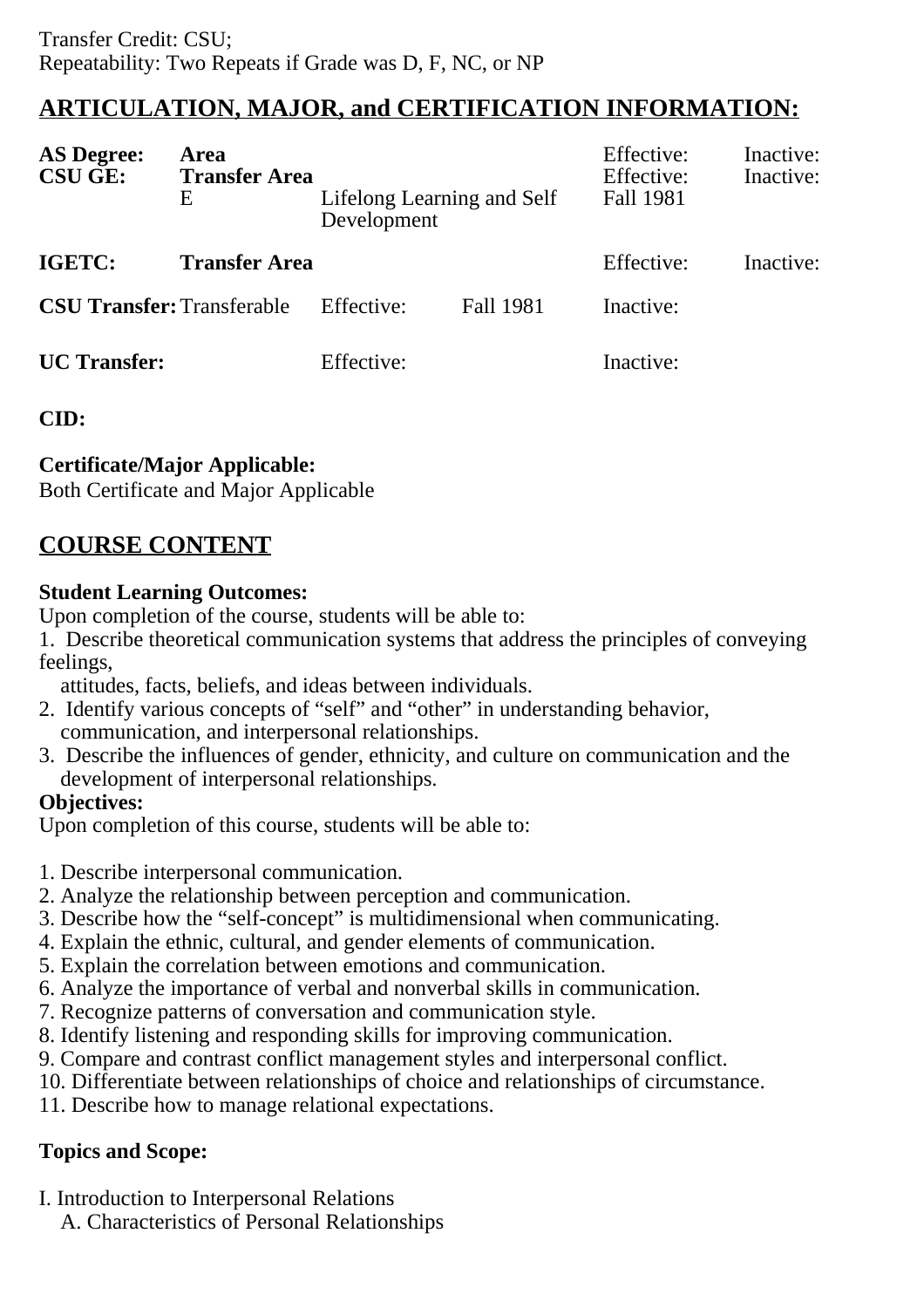- B. Principles of Interpersonal Communication
- C. Interpersonal Communication Myths
- D. Patterns and Variations of Communication
- II. Interpersonal Communication and Perception
	- A. Understanding Interpersonal Perception
	- B. How We Define and Form Impressions of Others
	- C. Barriers to Accurate Interpersonal Perception
	- D. How to Improve Interpersonal Perception Skills
- III. The Self-Concept and Communication
	- A. The Formation and Development of the Self-Concept
	- B. Characteristics and Components of the Self-Concept
	- C. Defensiveness and Non-defensive Reactions
	- D. Overcoming Communication Challenges: Inflated Self-Esteem
- IV. Interpersonal Communication and Diversity
	- A. Understanding Others: Adapting to Differences
	- B. Stereotyping and Prejudice
	- C. Barriers to Effective Intercultural Communication
	- D. Improving Intercultural Communication Competence
- V. Emotion and Communication
	- A. The Importance of Understanding Emotions and Communication
	- B. Emotions and Physiology
	- C. Types of Emotions
	- D. Managing Our Emotions
- VI. Verbal and Nonverbal Communication
	- A. Interpersonal Communication Motives and Verbal Communication
	- B. Skills for Improving Verbal and Nonverbal Communication
	- C. The Challenge of Interpreting Nonverbal Messages
	- D. Overcoming Communication Challenges
- VII. Conversation and Communication Style
	- A. Studying Conversation and Engaging in Conversational Analysis
	- B. Conversation, Communication, Apprehension, and Motivation
	- C. Skills of Competent Conversationalists
	- D. Overcoming Conversational Dilemmas
- VIII. Listening and Confirming Responses
	- A. Listening Defined
	- B. Stages in the Listening Process
	- C. Types of Confirming Responses
- D. Enhancing Listening Comprehension and Responding Skills
- IX. Conflict Management Skills
	- A. Conflict Defined: Myths, Types, and Styles
	- B. Conflict and Power
	- C. Managing Anger
	- D. Setting Boundaries with Assertive Communication
- X. Understanding Interpersonal Relationships
	- A. Characteristics of Personal Relationships
	- B. Theoretical Perspectives and Models of Relational Development
	- C. Stages of Interpersonal Relationship Development
	- D. Skills in the Life Cycle of a Relationship
- XI. Managing Relationship Challenges
	- A. Violations of Relational Expectations and Failures
	- B. Deception, Jealousy, and Obsessive Intrusion
	- C. De-Escalation and Termination of Relationships